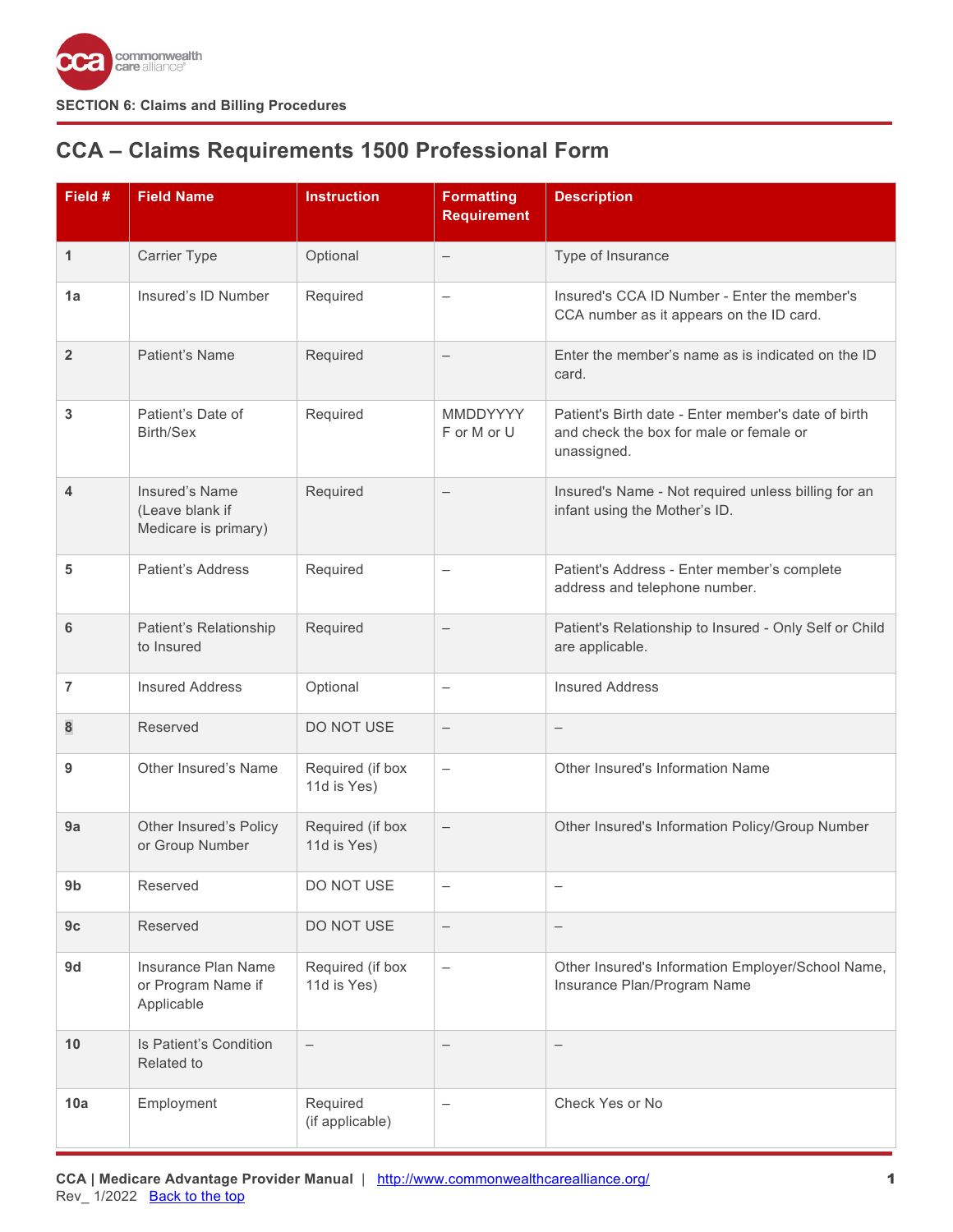

| Field #         | <b>Field Name</b>                                                                                     | <b>Instruction</b>          | <b>Formatting</b><br><b>Requirement</b> | <b>Description</b>                                                                                                                                                                                       |
|-----------------|-------------------------------------------------------------------------------------------------------|-----------------------------|-----------------------------------------|----------------------------------------------------------------------------------------------------------------------------------------------------------------------------------------------------------|
| 10 <sub>b</sub> | <b>Auto Accident</b>                                                                                  | Required<br>(if applicable) | $\overline{\phantom{m}}$                | Check Yes or No                                                                                                                                                                                          |
| 10 <sub>c</sub> | <b>Other Accident</b>                                                                                 | Required<br>(if applicable) | $\qquad \qquad -$                       | Check Yes or No                                                                                                                                                                                          |
| 10d             | Reserved                                                                                              | DO NOT USE                  | $\overline{\phantom{m}}$                | $\qquad \qquad -$                                                                                                                                                                                        |
| 11              | Insured's Policy Group<br>or FECA Number                                                              | Required<br>(if applicable) | $\qquad \qquad -$                       | Insured's Information - Policy/Group Number                                                                                                                                                              |
| 11a             | Insured's Date of Birth                                                                               | Required<br>(if applicable) | MMDDYYYY                                | Insured's Date of Birth                                                                                                                                                                                  |
| 11 <sub>b</sub> | Other Claim ID<br>designated by NUCC                                                                  | Required<br>(if applicable) | $\overline{\phantom{0}}$                | $\overline{\phantom{0}}$                                                                                                                                                                                 |
| 11c             | Insurance Plan Name<br>or Program Name                                                                | Required<br>(if applicable) |                                         | Insured's Information - Plan/Program Name                                                                                                                                                                |
| 11d             | Is there Another Health<br><b>Benefit Plan?</b>                                                       | Required                    |                                         | Check Yes or No                                                                                                                                                                                          |
| 12              | Patient's or Authorized<br>Person's Signature<br>(Medical<br>Records/Information<br>Release) and Date | Required                    | $\overline{\phantom{m}}$                | Signature and Date                                                                                                                                                                                       |
| 13              | Insured's or Authorized<br>Person's Signature<br>(Assignment of<br>Benefits)                          | Required                    | $\qquad \qquad -$                       | Insured's or Authorized Person's Signature                                                                                                                                                               |
| 14              | Date of Current Illness,<br>Injury, Pregnancy,<br>Qualifier                                           | Optional                    | MMDDYY or<br><b>MMDDCCYY</b>            | Date of Current - Illness (First Symptom) OR Injury<br>OR Pregnancy (LMP) - Enter the date of onset of<br>the member's illness, the date of accident/injury or<br>the date of the last menstrual period. |
| 15              | Qualifier, First Date of<br><b>Onset of Same/Similar</b><br><b>Illness</b>                            | Optional                    |                                         | If patient had same or similar illness give first date                                                                                                                                                   |
| 16              | Dates Unable to Work<br>in Current Occupation                                                         | Optional                    | MMDDYY or<br><b>MMDDCCYY</b>            | Dates Patient Unable to Work in Current Occupation                                                                                                                                                       |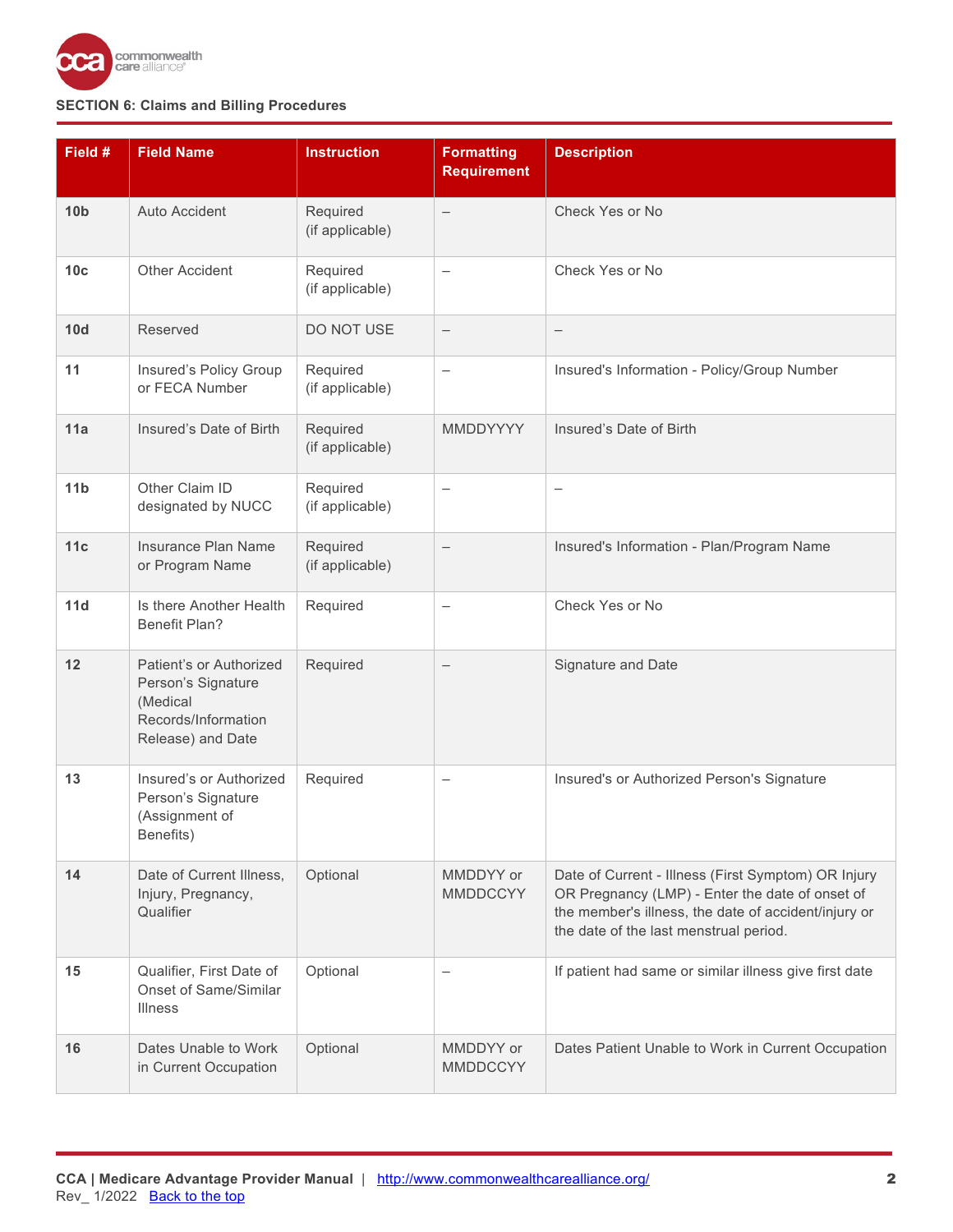

| Field #         | <b>Field Name</b>                                                        | <b>Instruction</b>          | <b>Formatting</b><br><b>Requirement</b> | <b>Description</b>                                                                                                                                                                                                                                                                                                                                                                                                                                                                                                                                                                                                                                                                                                                                                                                                           |
|-----------------|--------------------------------------------------------------------------|-----------------------------|-----------------------------------------|------------------------------------------------------------------------------------------------------------------------------------------------------------------------------------------------------------------------------------------------------------------------------------------------------------------------------------------------------------------------------------------------------------------------------------------------------------------------------------------------------------------------------------------------------------------------------------------------------------------------------------------------------------------------------------------------------------------------------------------------------------------------------------------------------------------------------|
| 17              | Qualifier/Name of<br>Referring Physician                                 | Required<br>(if applicable) |                                         | Name of Referring Provider or Other Source - Enter<br>the full name of the Referring Provider. A<br>referring/ordering provider is one who requests<br>services for a member, such as provider<br>consultation, diagnostic laboratory or radiological<br>tests, physical or other therapies, pharmaceuticals<br>or durable medical equipment.                                                                                                                                                                                                                                                                                                                                                                                                                                                                                |
| 17a             | Legacy Referring                                                         | Required<br>(if applicable) | $\overline{\phantom{m}}$                | ID Number of Referring Physician - Enter State<br>Medical License number.                                                                                                                                                                                                                                                                                                                                                                                                                                                                                                                                                                                                                                                                                                                                                    |
| 17 <sub>b</sub> | Referring Physician<br>NPI#                                              | Required<br>(if applicable) | 10-digit<br>number                      | Enter Referring Provider's NPI number.                                                                                                                                                                                                                                                                                                                                                                                                                                                                                                                                                                                                                                                                                                                                                                                       |
| 18              | Qualifier/Hospitalization<br>Dates Related to<br><b>Current Services</b> | Optional                    | MMDDYY or<br><b>MMDDCCYY</b>            | Hospitalization Dates Related to Current Services -<br>Enter the date of hospital admission and discharge<br>if the services billed are related to hospitalization. If<br>the patient has not been discharged, leave the<br>discharge date blank.                                                                                                                                                                                                                                                                                                                                                                                                                                                                                                                                                                            |
| 19              | <b>Additional Claim</b><br>Information designated<br>by NUCC             | Optional                    | MMDDYY or<br><b>MMDDCCYY</b>            | Reserved for Local Use - Use this area for<br>procedures that require additional information,<br>justification or an Emergency Certification<br>Statement.<br>• This section may be used for an unlisted<br>procedure code when explanation is required and<br>clinical review is required.<br>• If modifier "-99" multiple modifiers are entered in<br>section 24d, they should be itemized in this section.<br>All applicable modifiers for each line item should be<br>listed. • Claims for "By Report" codes and<br>complicated procedures should be detailed in this<br>section if space permits.<br>• All multiple procedures that could be mistaken for<br>duplicate services performed should be detailed in<br>this section.<br>• Anesthesia start and stop times.<br>• Itemization of miscellaneous supplies, etc. |
| 20              | Outside Laboratory?                                                      | Optional                    |                                         | Check "yes" when diagnostic test was performed by<br>any entity other that the provider billing the service.<br>If this claim includes charges for laboratory work<br>performed by a licensed laboratory, enter "X."<br>"Outside Laboratory refers to a laboratory not<br>affiliated with the billing provider. State in Box 19<br>that a specimen was sent to an unaffiliated<br>laboratory.                                                                                                                                                                                                                                                                                                                                                                                                                                |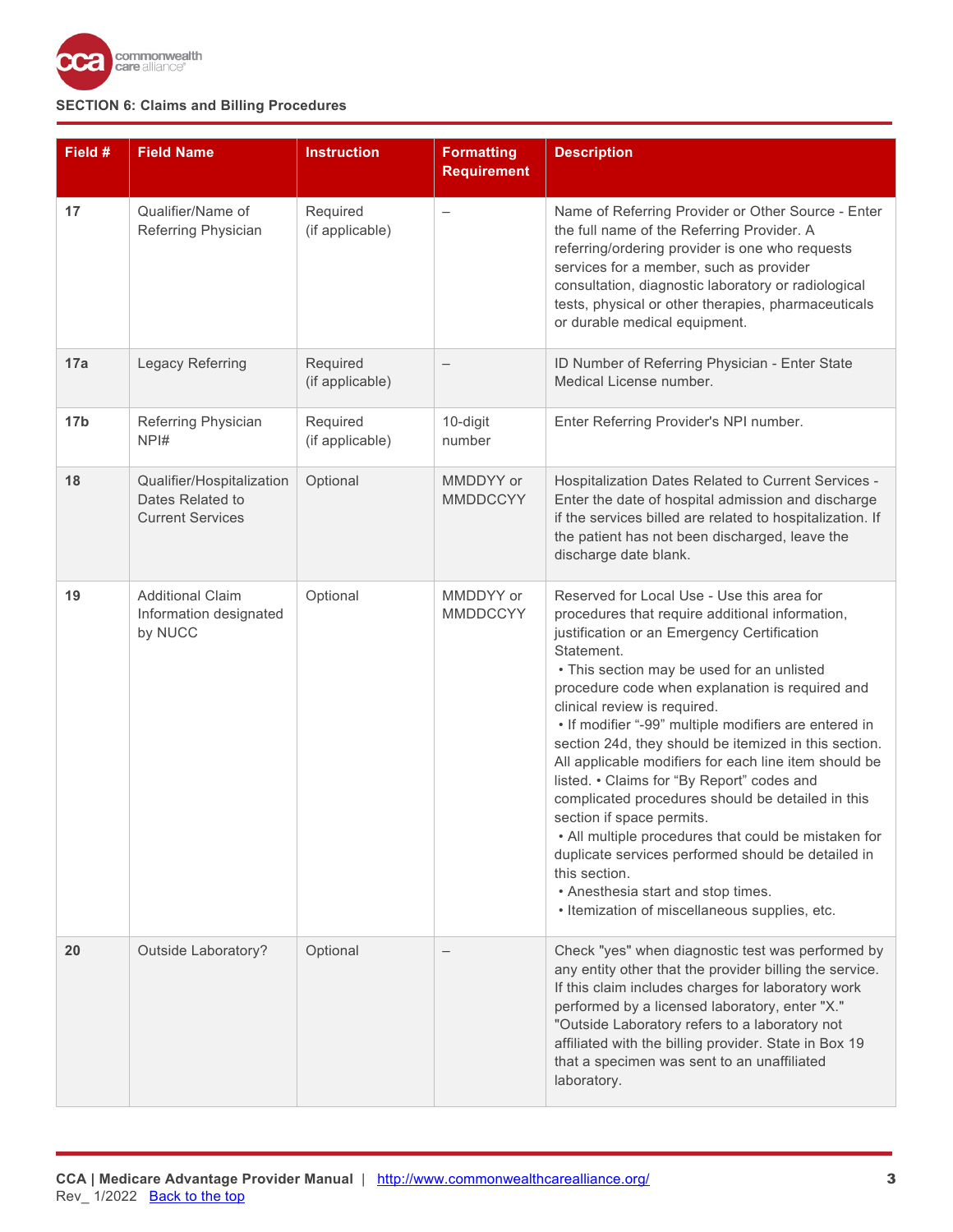

| Field #         | <b>Field Name</b>                                                                             | Instruction                                                 | <b>Formatting</b><br><b>Requirement</b>    | <b>Description</b>                                                                                                                                                                                                                                                                                                                                                                                                                                                                                |
|-----------------|-----------------------------------------------------------------------------------------------|-------------------------------------------------------------|--------------------------------------------|---------------------------------------------------------------------------------------------------------------------------------------------------------------------------------------------------------------------------------------------------------------------------------------------------------------------------------------------------------------------------------------------------------------------------------------------------------------------------------------------------|
| 21              | Diagnosis or Nature of<br>Illness or Injury                                                   | Required                                                    | 9-digit number<br><b>OR</b><br>10-digit AN | Enter all letters and/or numbers of the ICD-10 code<br>for each diagnosis, including fourth and fifth digits if<br>present. The first diagnosis listed in section 21.1<br>indicates the primary reason for the service<br>provided                                                                                                                                                                                                                                                                |
| 22              | <b>Resubmission Code:</b>                                                                     | Required for<br>correction or<br>voiding of a claim<br>only | $\overline{\phantom{0}}$                   | Enter:<br>7 for a corrected claim<br>8 for a voided claim<br><b>AND</b><br>Original Reference Code:<br>Enter the Claim ID number of the claim you are<br>requesting to correct or void.<br>Both data elements above are required.                                                                                                                                                                                                                                                                 |
| 23              | <b>Prior Authorization</b><br>Number                                                          | Required<br>(if applicable)                                 | $\overline{\phantom{0}}$                   | Enter prior authorization or referral number.                                                                                                                                                                                                                                                                                                                                                                                                                                                     |
| 24a             | Date of Service, From<br>and To                                                               | Required                                                    | MMDDYY or<br><b>MMDDYYYY</b>               | Enter the date the service was rendered in the<br>"from" and "to" boxes in the MMDDYY format. If<br>services were provided on only one date, they will<br>be indicated only in the "from" column. If the<br>services were provided on multiple dates (i.e., DME<br>rental, hemodialysis management, radiation<br>therapy, etc), the range of dates and number of<br>services should be indicated. "To" date should never<br>be greater than the date the claim is received by the<br>health plan. |
| 24 <sub>b</sub> | Place of Service                                                                              | Required                                                    | 2-digit number                             | Enter two-digit code indicating where the service<br>was rendered.                                                                                                                                                                                                                                                                                                                                                                                                                                |
| 24c             | <b>Emergency Service</b>                                                                      | Optional                                                    |                                            | Check box and attach required documentation.                                                                                                                                                                                                                                                                                                                                                                                                                                                      |
| <b>24d</b>      | Procedures, Services<br>or Supply Code<br>including modifiers if<br>applicable NDC<br>numbers | Required                                                    |                                            | Enter the applicable CPT and/or HCPCS National<br>codes in this section. Modifiers, when applicable,<br>are listed to the right of the primary code under the<br>column marked "modifier." If the item is a medical<br>supply, enter the two-digit manufacturer code in the<br>modifier area after the five-digit medical supply<br>code. Reminder: Payment modifiers should be in<br>first position.                                                                                             |
| 24e             | Diagnosis Pointer                                                                             | Required                                                    |                                            | Enter the diagnosis code number from box 21 that<br>applies to the procedure code indicated in 24D.                                                                                                                                                                                                                                                                                                                                                                                               |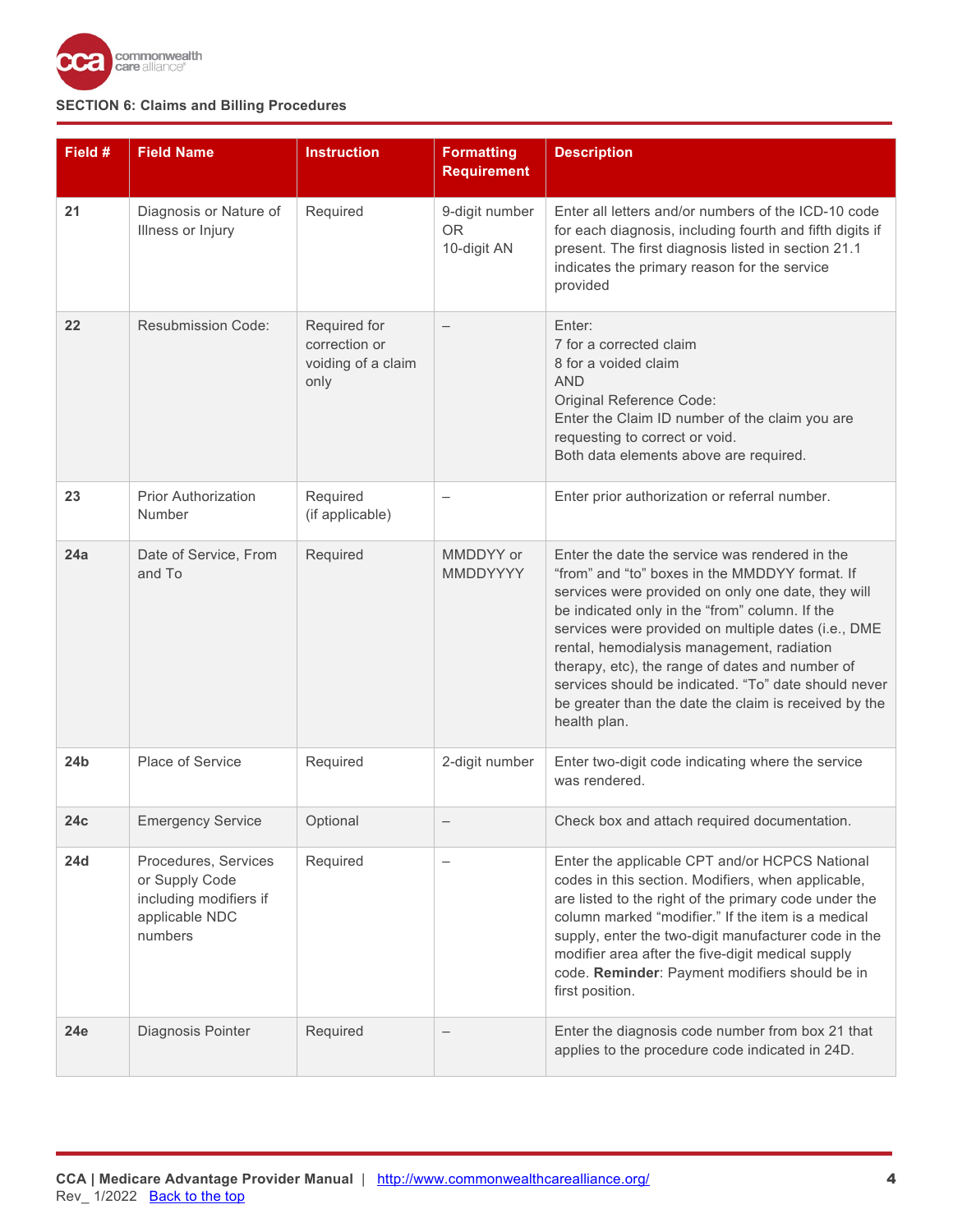

| Field # | <b>Field Name</b>                                                         | <b>Instruction</b>          | <b>Formatting</b><br><b>Requirement</b>  | <b>Description</b>                                                                                                                                                                                                                       |
|---------|---------------------------------------------------------------------------|-----------------------------|------------------------------------------|------------------------------------------------------------------------------------------------------------------------------------------------------------------------------------------------------------------------------------------|
| 24f     | Charges                                                                   | Required                    | $\overline{\phantom{0}}$                 | Enter the charge for service in dollar amount format.<br>If the item is a taxable medical supply, include the<br>applicable state and county sales tax.                                                                                  |
| 24g     | Days or Units                                                             | Required                    |                                          | Enter the number of medical visits or procedures,<br>units of anesthesia time, oxygen volume, items or<br>units of service, etc. Do not enter a decimal point or<br>leading zeroes. Do not leave blank as units should<br>be at least 1. |
| 24h     | <b>EPSDT Family Plan</b>                                                  | Optional                    |                                          | Enter code "1" or "2" if the services rendered are<br>related to family planning (FP). Enter code "3" if the<br>services rendered are Child Health and Disability<br>Prevention (CHDP) screening related                                 |
| 24i     | <b>ID Qualifier</b>                                                       | Optional                    |                                          | Enter "X" if billing for emergency services.                                                                                                                                                                                             |
| 24j     | Provider ID Number<br>Taxonomy<br>Rendering Provider<br><b>NPI Number</b> | Optional<br>Required        | 10-digit<br>number<br>10-digit<br>number | Enter the Rendering Provider's NPI number                                                                                                                                                                                                |
| 25      | Federal Tax ID Number                                                     | Required                    | 9-digit number                           | Enter the Federal Tax ID for the billing provider.                                                                                                                                                                                       |
| 26      | <b>Patient's Account</b><br>Number                                        | Required                    | Length 20<br>max.                        | Enter the patient's medical record number or<br>account number in this field. This number will be<br>reflected on Explanation of Benefits (EOB) if<br>populated.                                                                         |
| 27      | <b>Accept Assignment</b>                                                  | Required                    | $\qquad \qquad -$                        | Check Yes or No                                                                                                                                                                                                                          |
| 28      | <b>Total Charge</b>                                                       | Required                    |                                          | Enter the total for all services in dollar and cents. Do<br>not include decimals. Do not leave blank.                                                                                                                                    |
| 29      | <b>Amount Paid</b>                                                        | Required<br>(if applicable) |                                          | Enter the amount of payment received from the<br>Other Health Coverage. Enter the full dollar amount<br>and cents. Do not enter Medicare payments in this<br>box. Do not enter decimals.                                                 |
| 30      | Reserved                                                                  | DO NOT USE                  | $\qquad \qquad -$                        |                                                                                                                                                                                                                                          |
| 31      | Signature of<br>Practitioner or Supplier<br>and Date                      | Required                    |                                          | The claims must be signed and dated by the<br>provider or a representative assigned by the<br>provider in black pen. An original signature is<br>required. Stamps, initials or facsimiles are not<br>acceptable.                         |